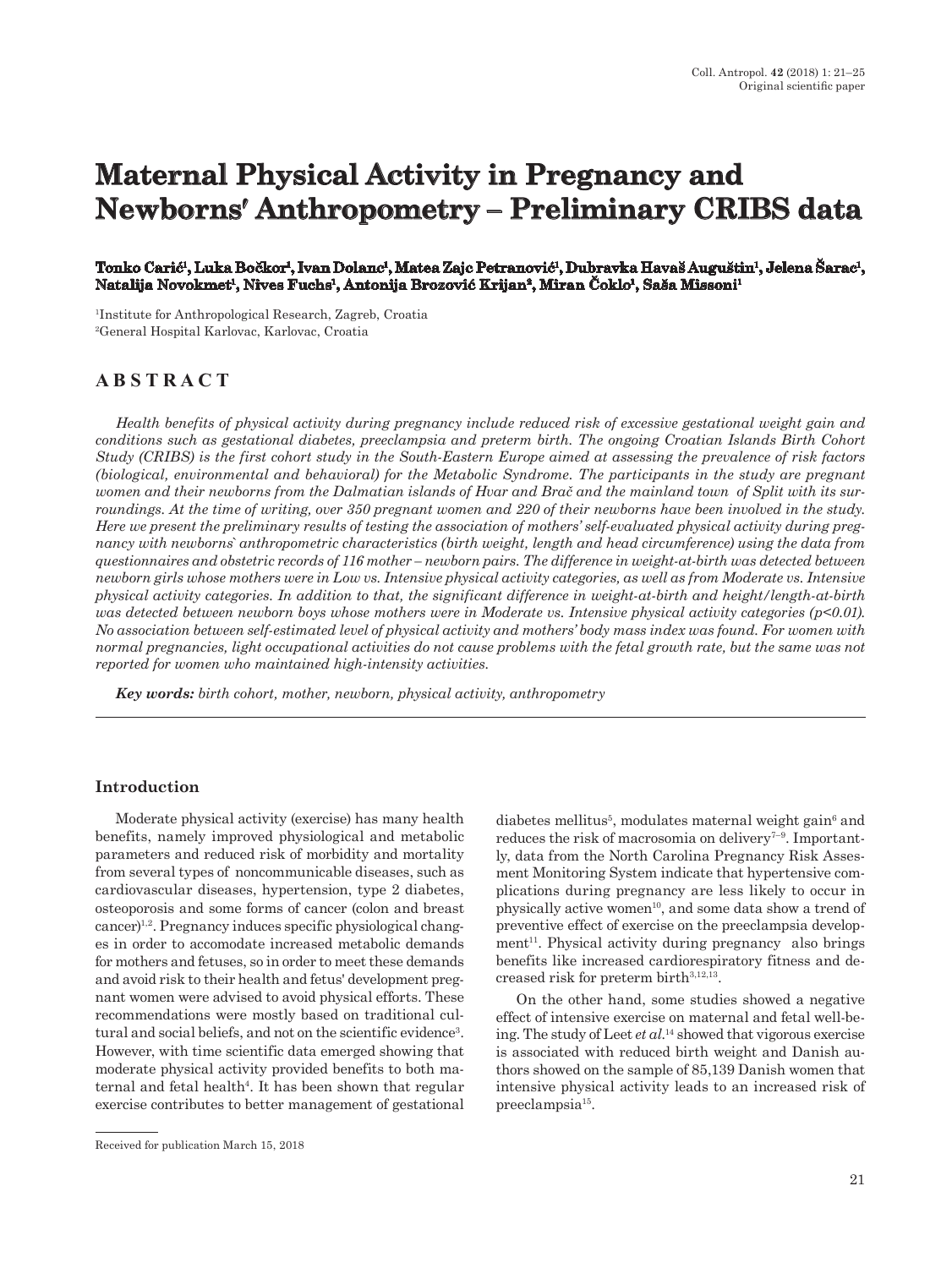The American College of Obstetricians and Gynecologists (ACOG) has therefore issued recommendations for exercise during pregnancy in which they recommend physical activity of moderate intensity, as intensive exercise is associated with some negative trends<sup>16</sup>. There are also absolute contraindications to exercise that should be taken into consideration, but in general moderate physical activity is strongly encouraged<sup>16</sup>.

The ongoing Croatian Islands Birth Cohort Study (CRIBS) is the first cohort study in the South-Eastern Europe, designed to follow a representative sample of about 500 pregnant women and their children up to two years of age. The aim of the project is to assess the prevalence of risk factors (biological, environmental and behavioral) for the Metabolic Syndrome (MetS) in populations from the Dalmatian islands Hvar and Brač and the mainland town of Split with its surroundings, the Mediterranean area with very high prevalence of the MetS. The purpose of this preliminary study is to assess how mother's physical activity during pregnancy affects anthropometric characteristics of the newborns (birth weight, length and head circumference) and indirectly child´s *in utero* growth and development.

#### **Participants and Methods**

The study is conducted at gynecological and pediatric clinics in Split and the islands of Hvar, Brač and Korčula. So far, over 350 pregnant women and 220 of their newborns have been involved in the study. Here we present the preliminary results of testing the association of mothers′ self-estimated physical activity during pregnancy with newborns` anthropometric characteristics (birth weight, length and head circumference) using data from questionnaires and obstetric records of 116 mother – newborn pairs that had complete set of data necessary for the analysis.

During pregnancy women filled out two questionnaires, reporting about their socioeconomic status (SES) (educational level, marital status and income), lifestyle characteristics (smoking and self-estimated physical activity) and their pre-pregnancy body size parameters (weight, height). Self-estimated physical activity categories were; (1) Low p.a. (including mostly sitting activities, home-based work, avoidance of sports), (2) Moderate p.a. (physical work, housework, light sport), and (3) Intensive p.a. (hard physical work, a job that requires a lot of movement, practicing an intense sport). Information on birth weight, length, head circumference and infant sex were taken from obstetric records.

Evaluation for internal consistency of questionnaire was done using Cronbach's α value. Continuous data was tested for normal distribution using Shapiro-Wilk's test (p>0.05). Differences between groups were tested using One-way ANOVA while checking for homogeneity of the variance with Levene's test (p>0.01). For post-hoc analysis we used Tukey's post-hoc tests.

# **Results**

Pregnant women were aged between 19.6 and 41.7 years (mean age 30.54±4.37 years) and they gave birth to 60 girls and 56 boys. Maternal mean body mass index (BMI) was  $26.77\pm5.01$  kg/m<sup>2</sup>, and it did not significantly differ between the islands and the mainland. 45.5% of women constituted a normal weight group according to BMI, while 34.8% and 18.8% constituted pre-obesity and obesity class I groups, respectively (Table 1). 10.8% of women reported low self-estimated level of activity, while 54.1% and 14.4% reported moderate and high levels of self-estimated physical activity (Table 1).

#### **TABLE 1**

DISTRIBUTION OF VARIABLES INCLUDED IN THE ANALYSIS

| <b>BMI</b>                   | N  | (%)   |
|------------------------------|----|-------|
| $<$ 18.5 (Underweight)       | 1  | 0.9%  |
| $18.5-24.9$ (Normal weight)  | 56 | 45.5% |
| $25-29.9$ (Pre-obesity)      | 42 | 34.8% |
| $>30$ (Obesity class I)      | 23 | 18.8% |
| Self-estimated level of p.a. | N  | (%)   |
| Low p.a.                     | 12 | 10.8% |
| Moderate p.a.                | 60 | 54.1% |
| Intensive p.a.               | 16 | 14.4% |

p.a. – physical activity

Compared to self-estimated level of physical activity before pregnancy, women in pregnancy generally reported lower level of physical activity (Figure 1).



*Fig. 1. Decline in physical activity shown as a bar plot with N on the x axis and self-assessed scale of physical activity on the y axis.*

There was no observed significant difference in measurements between male and female newborns in weightat-birth category, but height-at-birth and head circumference-at-birth measurements showed significant differences between genders (Table 2).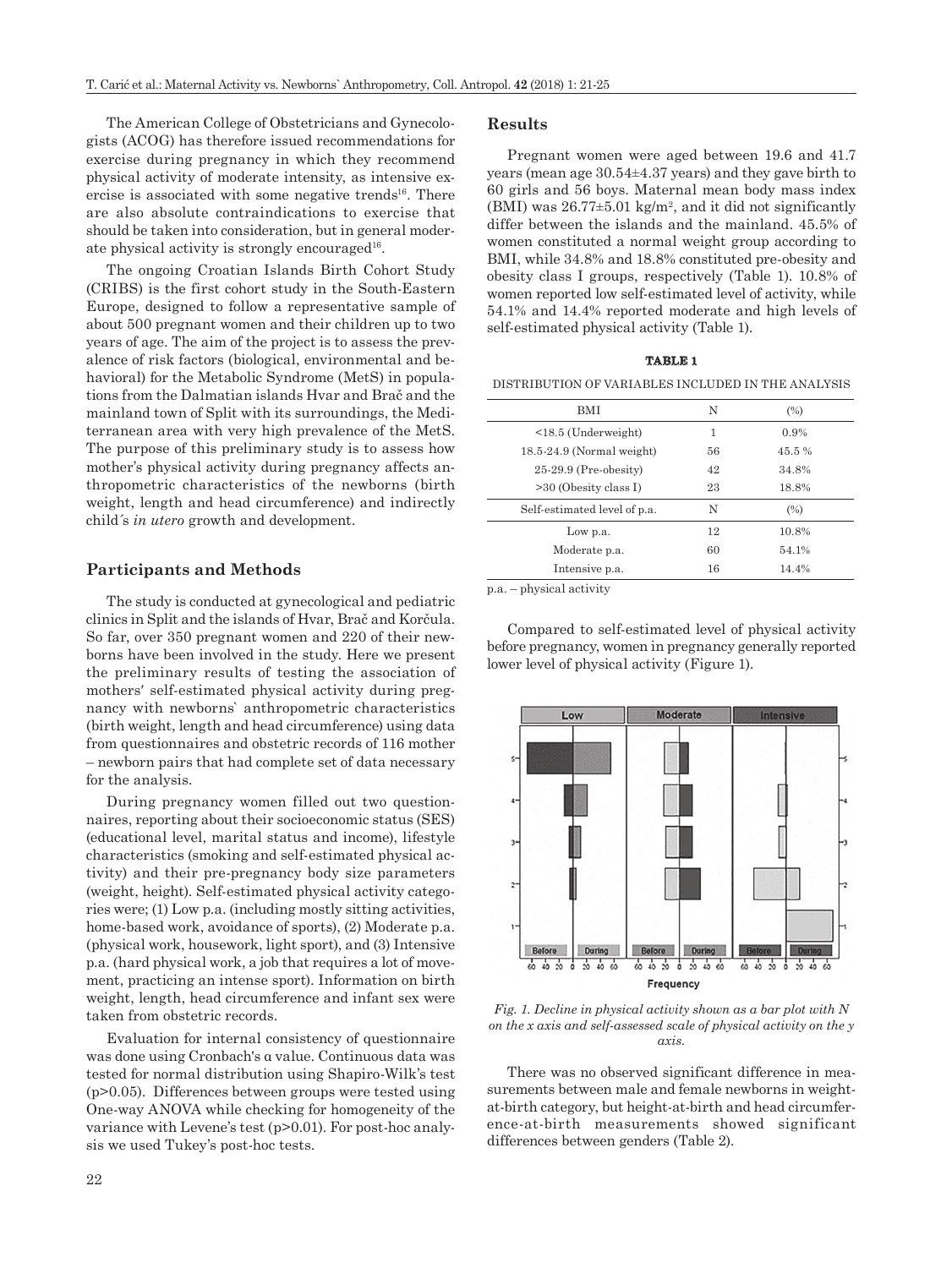|                                  | Mean                 |                     | min                |                  | max                |                  | Gender diff |        |
|----------------------------------|----------------------|---------------------|--------------------|------------------|--------------------|------------------|-------------|--------|
|                                  | Female<br>$(N=55)$   | Male<br>$(N=56)$    | Female<br>$(N=55)$ | Male<br>$(N=56)$ | Female<br>$(N=55)$ | Male<br>$(N=56)$ | F           | p      |
| Weight-at-birth $(g)$            | 3502.55<br>±471.62   | 3651.96<br>±471.62  | 2480               | 2540             | 4600               | 4430             | 3.024       | ns     |
| Height/length-at-birth (cm)      | 50.45<br>±1.864      | 51.43<br>$\pm 1.98$ | 46                 | 47               | 55                 | 56               | 7.114       | < 0.05 |
| Head circumference-at-birth (cm) | 35.04<br>$\pm 1.122$ | 35.45<br>$\pm 0.85$ | 32                 | 34               | 37                 | 37               | 4.719       | < 0.05 |

**TABLE 2** MEASUREMENTS BETWEEN MALE AND FEMALE NEWBORNS

When we tested the relationship between three different BMI categories and three different self-estimated levels of physical activity we were unable to find any significant difference (Table 3).

**TABLE 3** CROSS TABULATION BETWEEN BMI CATEGORIES AND LEVELS OF PHYSICAL ACTIVITY

| Self-estimated level of<br>p.a. in pregnant women |               | <b>BMI</b> Level |             |                |  |  |
|---------------------------------------------------|---------------|------------------|-------------|----------------|--|--|
|                                                   |               | Normal<br>weight | Pre-obesity | Obesity class  |  |  |
|                                                   | N             | 5                | 5           | $\overline{2}$ |  |  |
| Low p.a.                                          | $\frac{0}{0}$ | 41.7%            | 41.7%       | 16.7%          |  |  |
| Moderate p.a.                                     | N             | 28               | 22          | 10             |  |  |
|                                                   | $\frac{0}{0}$ | 46.7%            | 36.7%       | 16.7%          |  |  |
| Intensive p.a.                                    | N             | 8                | 4           | 4              |  |  |
|                                                   | $\frac{0}{0}$ | 50.0%            | 25.0%       | 25.0%          |  |  |
|                                                   |               |                  |             |                |  |  |

\*p<0.869, p.a. – physical activity

Next, we tested the association between the maternal BMI levels and anthropometric characteristics of newborns. The results showed that in our case only newborn girls whose mothers belonged to the normal weight BMI category had larger head circumference-at-birth compared to those in Obesity class I category (Table 4).

However, we were able to find more significant differences when comparing self-estimated level of maternal physical activity to the body size parameters of newborns at birth. The difference in weight-at-birth was detected between newborn girls whose mothers were in Low vs. Intensive physical activity categories, or in Moderate vs. Intensive physical activity categories (Table 5). In addition to that, the significant difference in weight-at-birth and length-at-birth was detected between newborn boys whose mothers were in Moderate vs. Intensive physical activity categories (p<0.01).

# **Discussion and Conclusion**

The CRIBS project is, to the best of our knowledge, the first birth cohort study in the South-Eastern Europe, and therefore of high importance for the region. One of the main aims of the project is to investigate how mother´s health, diet and lifestyle (including physical activity) affect children´s growth and development and whether they can affect children´s health status later in life. The aim of the present work was to investigate the association between physical activity in pregnancy and anthropometric characteristics of the offspring.

**TABLE 4**

ASSOCIATION BETWEEN THE MATERNAL BMI LEVELS AND NEWBORNS' ANTHROPOMETRIC CHARACTERISTICS

|                                                     |                                         | <b>BMI</b> Level                       |                                    |           |
|-----------------------------------------------------|-----------------------------------------|----------------------------------------|------------------------------------|-----------|
| Body size parameters at birth - Females<br>$(N=55)$ | Normal weight<br>$(18.5-24.9)$ $(n=12)$ | Pre-obesity<br>$(25-29.9)$<br>$(n=60)$ | Obesity class $I(>30)$<br>$(n=16)$ | p         |
| Weight-at-birth $(g)$                               | 3544.07±466.11                          | 3723.68±503,74                         | 3807.00±389.41                     | ns        |
| Height/length-at-birth (cm)                         | $50.38 \pm 2.07$                        | $50.19 \pm 1.81$                       | $49.70 \pm 2.16$                   | ns        |
| Head circumference-at-birth (cm)                    | $35.63 \pm 1.30$                        | $34.90 \pm 1.03$                       | $34.44\pm1.51$                     | $< 0.05*$ |
| Body size parameters at birth - Males<br>$(N=56)$   | Normal weight<br>$(18.5-24.9)$ $(n=12)$ | Pre-obesity $(25-29.9)$<br>$(n=60)$    | Obesity class $I(>30)$<br>$(n=16)$ | Sig.      |
| Weight-at-birth $(g)$                               | 3438.33±462.21                          | $3474.00 \pm 325.61$                   | $3694.55 \pm 514.51$               | ns        |
| Height/length-at-birth (cm)                         | $50.13 \pm 1.72$                        | $50.35 \pm 1.57$                       | $51.36 \pm 2.46$                   | ns        |
| Head circumference-at-birth (cm)                    | $34.67 \pm 1.27$                        | $35.10 \pm 0.78$                       | $35.73 \pm 1.01$                   | ns        |

\*difference between Normal weight and Obesity class I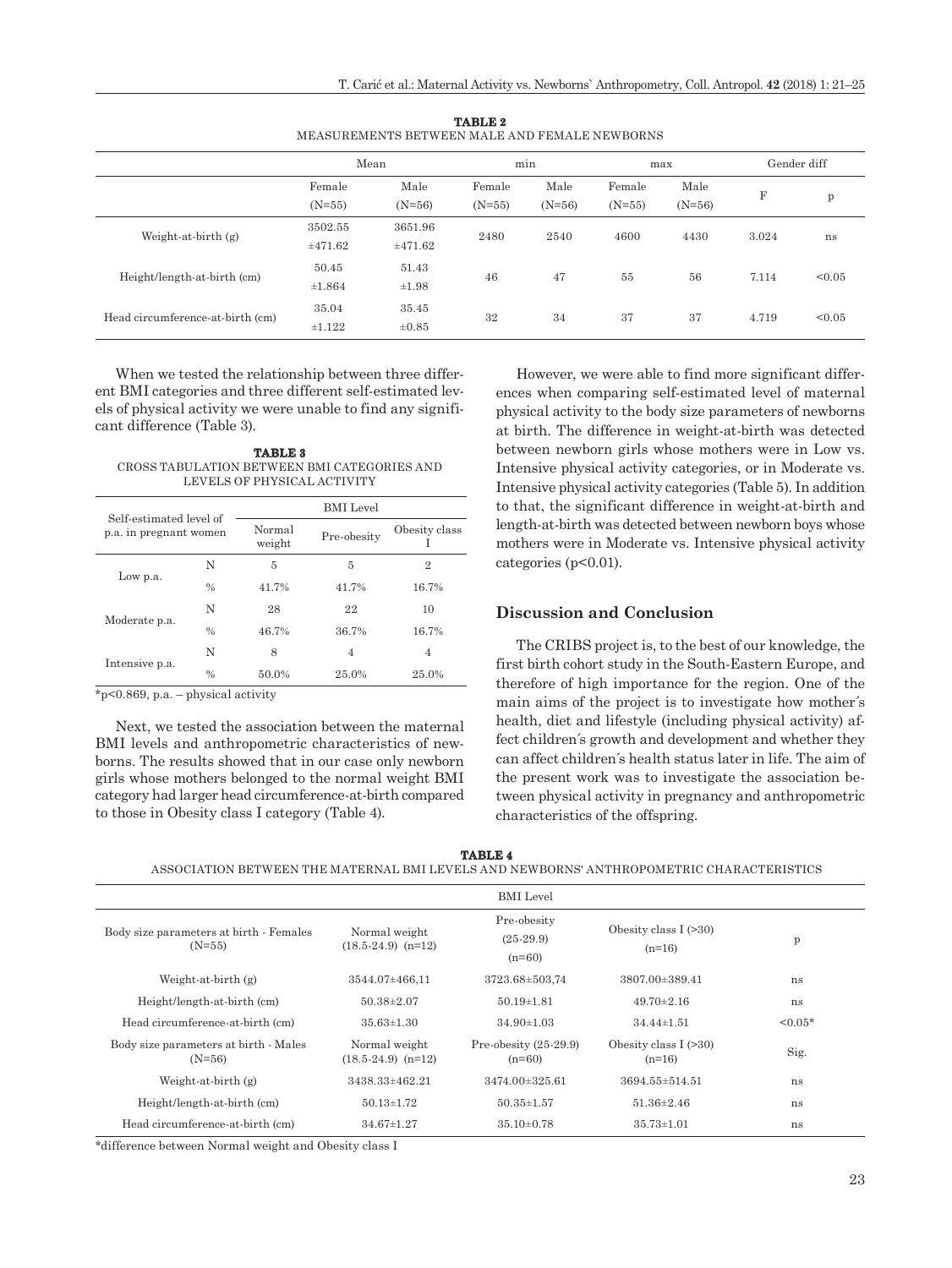#### **TABLE 5**

| A COMPARISON OF BODY SIZE PARAMETERS AT BIRTH IN CHILDREN ACCORDING TO THEIR MOTHERS` REPORTED LEVEL OF |  |
|---------------------------------------------------------------------------------------------------------|--|
| PHYSICAL ACTIVITY DURING PREGNANCY                                                                      |  |

| Body size parameters at birth    |                  | Self-estimated level of p.a. in pregnant women |                        |               |  |  |  |
|----------------------------------|------------------|------------------------------------------------|------------------------|---------------|--|--|--|
| Females $(N=60)$                 | Low p.a. $(n=8)$ | Moderate $p.a. (n=42)$                         | Intensive p.a. $(n=9)$ | $\mathbf{p}$  |  |  |  |
| Weight-at-birth $(g)$            | 3531.25±528.08   | $3455.71 \pm 453.16$                           | $2939.00 \pm 703.22$   | $< 0.05*$     |  |  |  |
| Length-at-birth (cm)             | $50.38 \pm 2.07$ | $50.19 \pm 1.81$                               | $49.70 \pm 2.16$       | ns            |  |  |  |
| Head circumference-at-birth (cm) | $35.63 \pm 1.30$ | $34.90 \pm 1.03$                               | $34.44\pm1.51$         | ns            |  |  |  |
| Males $(n=56)$                   | Low $(n=11)$     | Moderate $(n=31)$                              | Intensive $(n=14)$     | p             |  |  |  |
| Weight-at-birth $(g)$            | 3518.18±483.26   | 3727.10±490.57                                 | $3166.43\pm 640.14$    | $<0.01**$     |  |  |  |
| Height/length-at-birth (cm)      | $50.91 \pm 2.39$ | $51.61 \pm 2.39$                               | $49.07 \pm 2.46$       | $\leq 0.01**$ |  |  |  |
| Head circumference-at-birth (cm) | $35.09 \pm 0.83$ | $35.48 \pm 0.93$                               | $35.14 \pm 0.95$       | ns            |  |  |  |

\*difference between low vs. intensive activity and moderate vs. intensive activity

\*\*difference between moderate vs. intensive activity

p.a. – physical activity

As the studied population consisted from pregnant women from the mainland and the islands, to establish how similar the two groups are we compared their BMI. There were no significant differences between the two groups, confirming an observation that was reported in a similar study in 2009 on a general population of women from the area<sup>17</sup>.

The level of self-estimated physical activity in pregnancy in the CRIBS sample was lower when compared to the self-estimated physical activity before pregnancy. This observation is in line with previous research of physical activity and exercise levels in pregnancy. A study on Norwegian women showed that they had a low total physical activity level and exceeded the recommended weight gain<sup>18</sup>. More detailed studies in the UK and USA showed that levels of activity decrease within pregnancy, as the activity of women included in the studies significantly decreased from second to third trimester<sup>19,20</sup>. One of the possible explanations might be that pregnant women are advised by their doctors to reduce their physical activity level, because of the concern that exercise would negatively affect pregnancy outcomes by raising core body temperature and by shunting transport of oxygen and nutrients to maternal skeletal muscle rather than to the developing fetus<sup>21</sup>. More current studies demonstrated sufficient evidence which showed positive effects of physical exercise on various aspects of pregnancy<sup>22</sup>. As in other studies<sup>23, 24</sup> the intensive physical exercise in the CRIBS pregnant women was associated with lower weight-at-birth in both sexes, and with lower length/height-at-birth in males. In line with previous studies the difference in head circumference and height at birth between sexes was significant<sup>25, 26</sup>, although contrary to their findings we did not find any significant sex differences in weight at birth. Our results regarding associa-

tions between maternal BMI levels and newborns' anthropometry are broadly in line with a previous study from China where no significant associations were found between maternal pre-pregnancy BMI and birth length or weight at birth except for head circumference<sup>27</sup>. These basic findings are consistent with UK research showing that maternal BMI explains a large proportion of the geographical variation in birth weight, length and head circumference<sup>28</sup>. However, we acknowledge that other factors influencing head circumference should be taken into account, since head circumference and its growth are strongly genetically regulated<sup>29</sup> and fetal genes were found as most important for birth length and head circumference<sup>30</sup>. We were unable to find any significant difference between three different BMI categories regarding self-estimated levels of physical activity. A similar pattern of results was obtained by Lee *et al*. where no significant associations were found between physical activity and obesity by BMI in women<sup>31</sup>. However, although BMI and physical inactivity are viewed as two independent variables, they may be influencing each other $32$ .

For women with normal pregnancies, light occupational activities do not cause problems with the fetal growth rate, but the same was not reported for women who maintained high-intensity activities. Further studies with a larger sample size are required to confirm the association between physical activity in pregnancy and newborns` body size.

#### **Acknowledgement**

This paper is a result of the »Croatian Islands« Birth Cohort Study (CRIBS)" project funded by the Croatian Science Foundation (UIP-2014-09-6598).